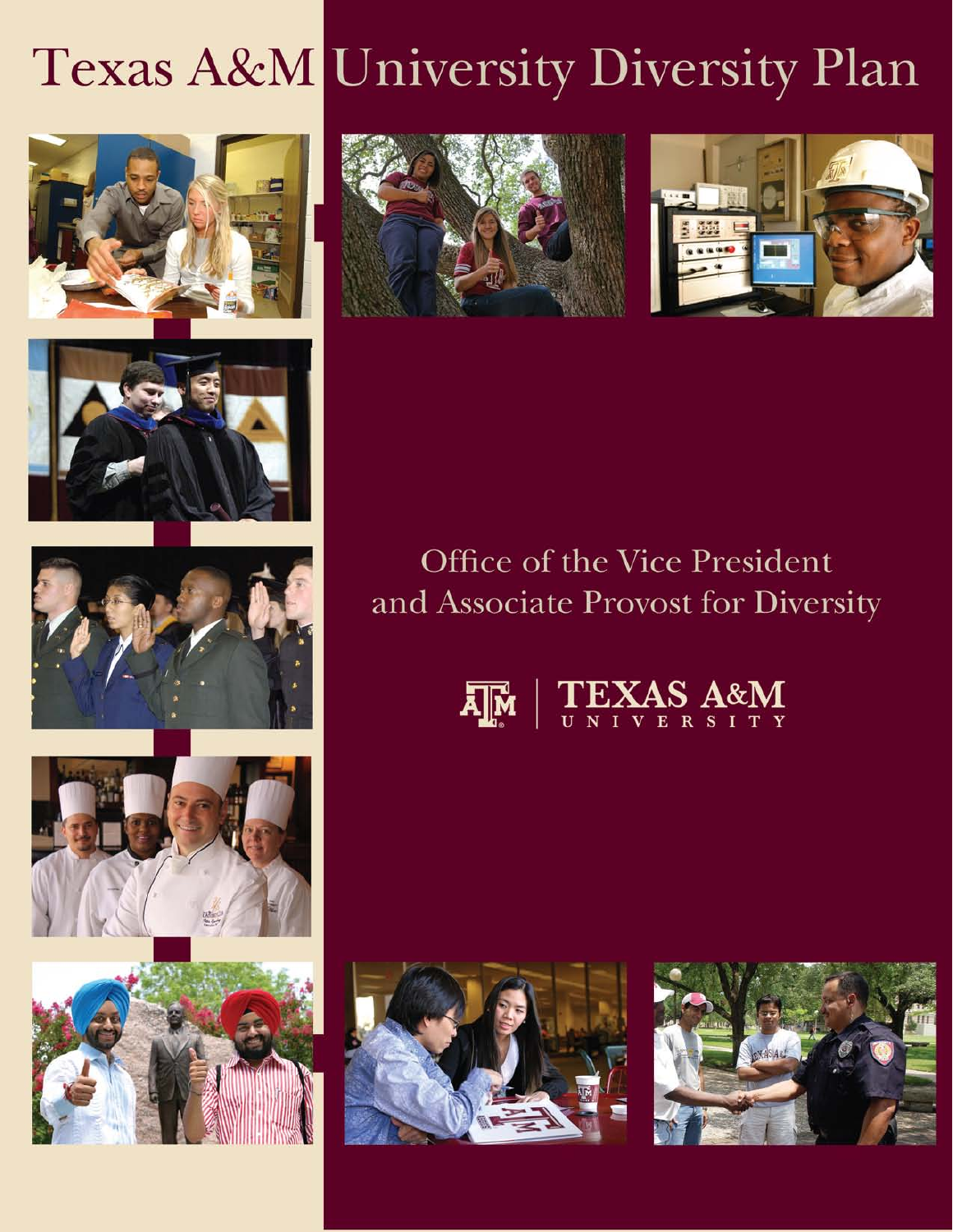# **Introduction**

EXAS A&M

 *Vision 2020* or the *Academic Master Plan*. We simply cannot achieve academic excellence *Excellence, Leadership, Selfless Service,* and *Respect*. Our commitment to diversity, broadly speaking, encourages respect for individual differences. Respectful treatment of others affirms "Aggie Family." The Aggie family *is* diverse. Diversity involves an exploration of individual Dey, Gurin, & Gurin, 2003; Stanley, 2006; Takaki, 1993; Tierney, 1987): Diversity at Texas A&M University is an indispensable component of academic excellence. It is not an isolated concept that is separate to creating a culture of preeminence as was envisioned in without paying attention to and drawing from the richness and strength reflected in the diversity in our state and nation. Empirical evidence illustrates the educational benefits of diverse learning environments (Milem, Chang, & Antonio, 2005). Diverse learning environments foster civic learning and engagement and prepare us to live in an increasingly global and complex world. Diversity is also rooted in our land grant mission and core values: *Loyalty, Integrity,*  and encourages individuals to take pride in their identity and results in the inclusion of all in the differences in a safe, positive, welcoming, and nurturing academic environment. Though we only collect federal and state-mandated data on race/ethnicity and sex, studies indicate that individuals who have been historically marginalized or underrepresented in society as well as the academic environment fall in or among several of the following identity groups (Hurtado,

- Age
- Cultural identity
- Gender identity or expression
- Nationality
- Physical and mental ability
- Political and ideological perspectives
- Racial and ethnic identity
- Religious and spiritual identity
- Sexual orientation
- Social and economic status

 progress in diversity. However, achievement in this metric alone will not fulfill our imperative among faculty, staff, and student groups; the curriculum, academic support for college intergroup dialogues; student organizations; residence life; the Corps; commuting and off-Attention to advancing the representation of traditionally underrepresented groups, both in particular fields and throughout the University, is an important *quantitative* metric of our for enhancing diversity. We have to look at other *qualitative* measures such as interactions preparation, retention and success; perceptions of the campus climate; institutional history; policies; cultural spaces; transforming classroom environments; learning outcome goals; campus work. Therefore, we have to define and refine goals, propose strategies and indicators, and continually hold ourselves accountable so that our goals and progress toward achievement are realized.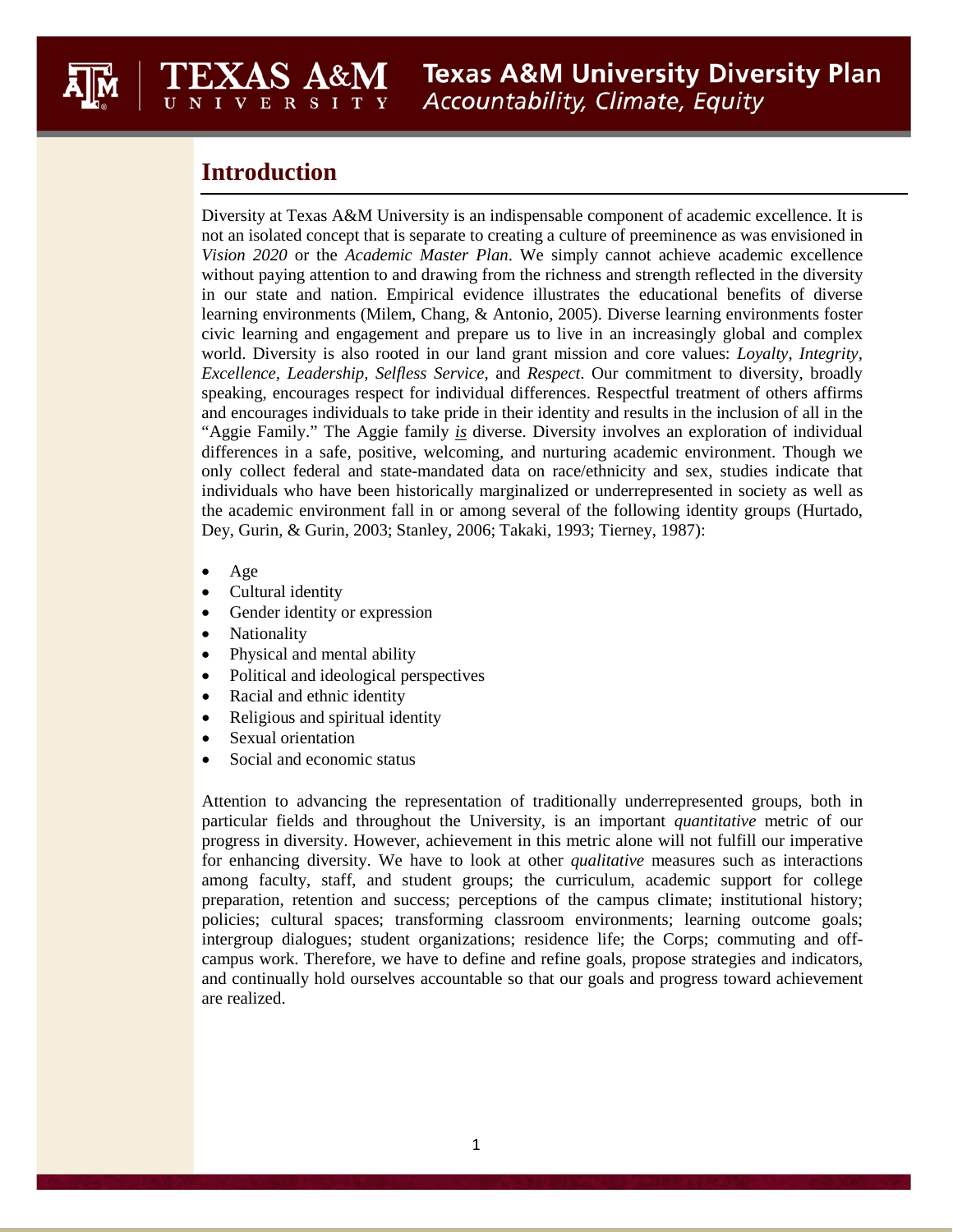# **Background, Goals, Current, and Future Plans**

EXAS A&M

In 2006 a *Campus Diversity Plan* was developed and three major goals were identified:

- Achieve and evidence an environment where success and advancement are based on equitable standards and metrics that demonstrate advancement of the mission of the University;
- Achieve and evidence a University culture where a prominent underlying assumption is that the inclusion of participants with diverse identities is essential to excellence in any effort; and
- • Achieve and evidence progress in the ranks of our faculty, students, staff, and Federal and State-mandated data on race/ethnicity, and sex). administrators to demonstrate that we are a national leader in diversity (collecting

Evidence of the progress in all three areas is shown in **Appendix 1**. Although we retained the goals listed above, after collecting qualitative feedback from many constituents on campus during 2008, we chose to reorganize the *2009 University Diversity Plan* around three overarching goals: *Accountability, Climate, and Equity*.

- standing, plans, and progress in creating an environment where the diversity of 1. Accountability**:** Establish structures, processes, and policies that hold all units **accountable, and reward units and individuals** for demonstrating their current individual identities and ideas are treated equitably in a climate that fosters success and achievement by all.
- 2. Climate: Promote a positive and supportive climate by identifying aspects in the climate of individual units and the University which foster and/or impede a working and learning environment that fully recognizes, values, and integrates diversity in the pursuit of academic excellence.
- 3. Equity: Integrate into the mission and goals for the University and units assurance that students, staff, and faculty (tenure and non-tenure track), regardless of identity, are all treated equitably.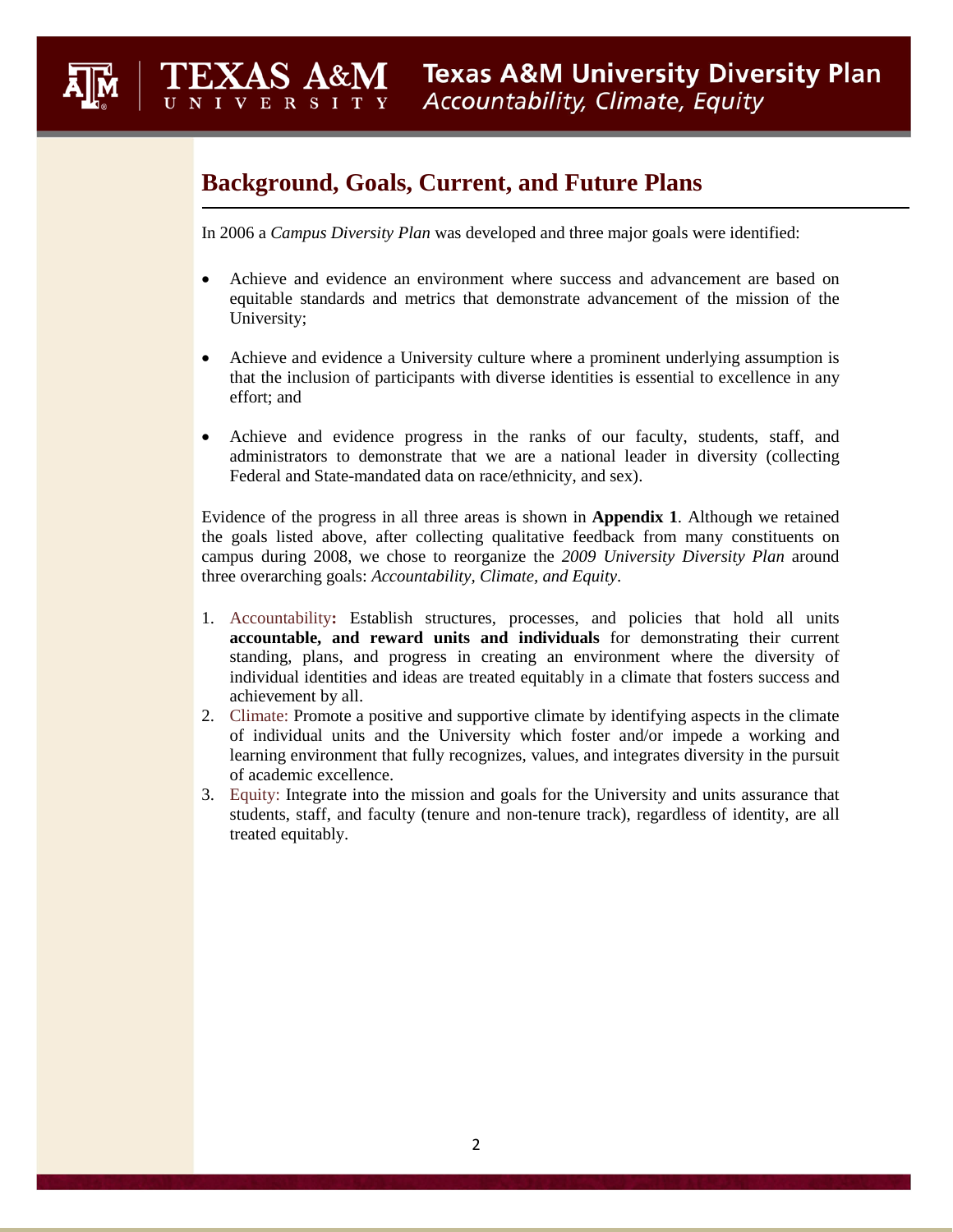# **Organizational Structure**

EXAS A&M

 Two major campus entities will aid in the ongoing planning, implementation, assessment, and evaluation of University and unit progress with respect to accomplishing the three goals of the University Diversity Plan: 1. a reconstituted Council on Climate and Diversity (**CCD**) and 2. a newly established Diversity Operations Committee (**DOC**).

# **Council on Climate and Diversity (CCD)**

 *attracting and retaining culturally diverse students, faculty, and staff to Texas A&M*  The Council on Climate and Diversity was formed in 2007 and charged to *provide counsel to the President and the Provost and Executive Vice President for Academics on all ways of University, and to strengthen, sustain, and promote our diversity efforts in support of Vision 2020 goals.* 

 *President and Associate Provost for Diversity (VPAPD) in planning appropriate assessment and evaluation of units* defined as: colleges/schools (10), libraries (1), branch campuses (2), This Council will maintain this charge *with the additional specific charge to aid the Vice*  divisions of Student Affairs, Finance, Facilities, Computing and Information Services (4), Athletics (1), President-executive staff and support staff (1), and the Executive Vice President's units not previously listed (1), for a total of 20 units (See Appendix 3). Eleanor M. Green, Dean, College of Veterinary Medicine and Biomedical Sciences, has accepted the invitation to serve as Chair for a two-year term during the calendar years 2010 and 2011.

# **Diversity in the Bryan-College Station Community**

 University. Although the University cannot control all of the external variables that impact the discrimination, and Islamophobia. Research illustrates that sociohistorical forces that occur community leaders will be represented on the Council on Climate and Diversity. It is the expectation that this is a mutually beneficial relationship wherein community leaders and the Texas A&M will work actively to assist with addressing issues outside as well as inside the campus climate, it is to our advantage to form positive working relationships with appropriate community groups in Bryan-College Station so that we can work together to enhance our positive relationships and reduce problems such as racism, xenophobia, homophobia, religious outside of college campuses can "serve as stimuli for discussions or other activities that occur on campus" (Milem, Chang & Antonio, 2005, p. 15). In addition, external forces in the community combined with internal forces on campus contribute to the campus climate. Selected Council provide perspectives related to enhancing community and University relations.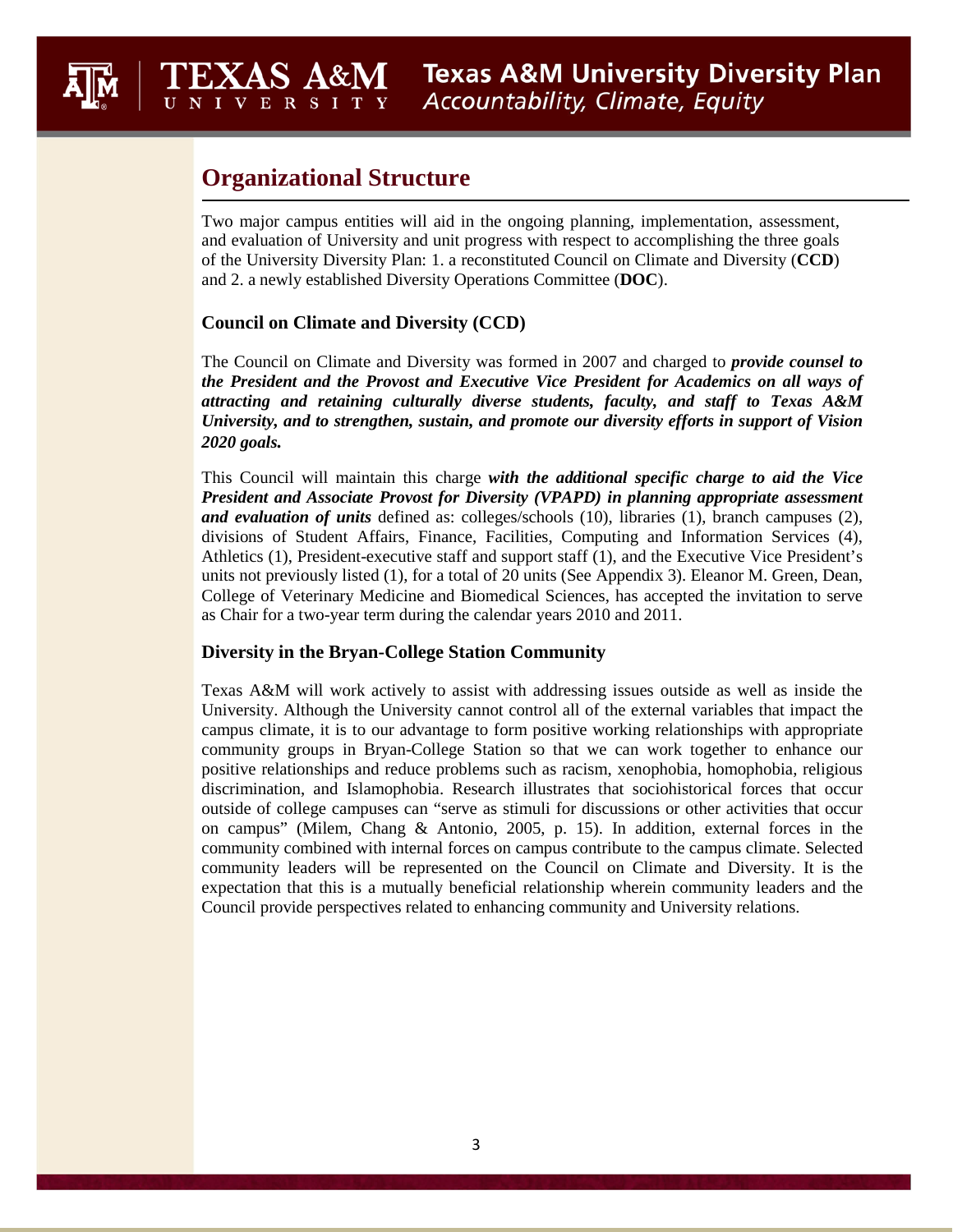# **Council on Climate and Diversity Membership:**

- Five former students from the following organizations:
	- o Association of Former Students Board of Directors Chair or designee
	- o Black Former Student Network Chair or designee
	- o International Board Executive Committee Chair or designee
	- o TAMU Hispanic Network President or designee
- <sup>o</sup> Women Former Students' Network President or designee • Five current students:
- 

EXAS A&M

- o Student Government Diversity Committee Chair or designee
- o Graduate Student Council Multicultural and Diversity Committee Chair or designee
- o Student who is pursuing scholarly research in diversity appointed by the Associate Vice President for Graduate Studies
- Undergraduate Studies o Student who is noted for work in diversity appointed by the Associate Provost for
- o Student who is noted for campus leadership appointed by VP for Student Affairs
- Five current members of the faculty:
	- o Faculty Senate Diversity Committee Chair or designee
	- Faculty Networks (no network has more than one position and no network holds a o 4 faculty representatives, serving two-year terms, selected from membership of position for one year after their term ends)
- Six administrators:
	- o Dean
	- o HR director or designee
	- o Dean of Faculties and Associate Provost or designee
	- o Vice President for Student Affairs or designee
	- o University Staff Council designee
	- o Department Head Council Chair or designee
- Four Community/Corporate Members:
	- o Selected individuals from local organizations as well as the corporate sector

The Council on Climate and Diversity will meet quarterly, and may need to meet on an ad hoc basis to address specific issues. Alignment with other timelines in this Plan would result in quarterly meetings as follows:

- Spring (focus on outlining information to gather from units, criteria for accountability evaluations. All data and unit reports from previous year will be due);
- comparison data will be available in the Spring); • Fall (focus on finalizing a University Diversity Advancement Report. All University-level
- Fall (focus on outlining information to gather from units, criteria for accountability evaluations, and issues to prioritize in next academic year);
- Spring (consider recommendations for updates to the University Diversity Plan)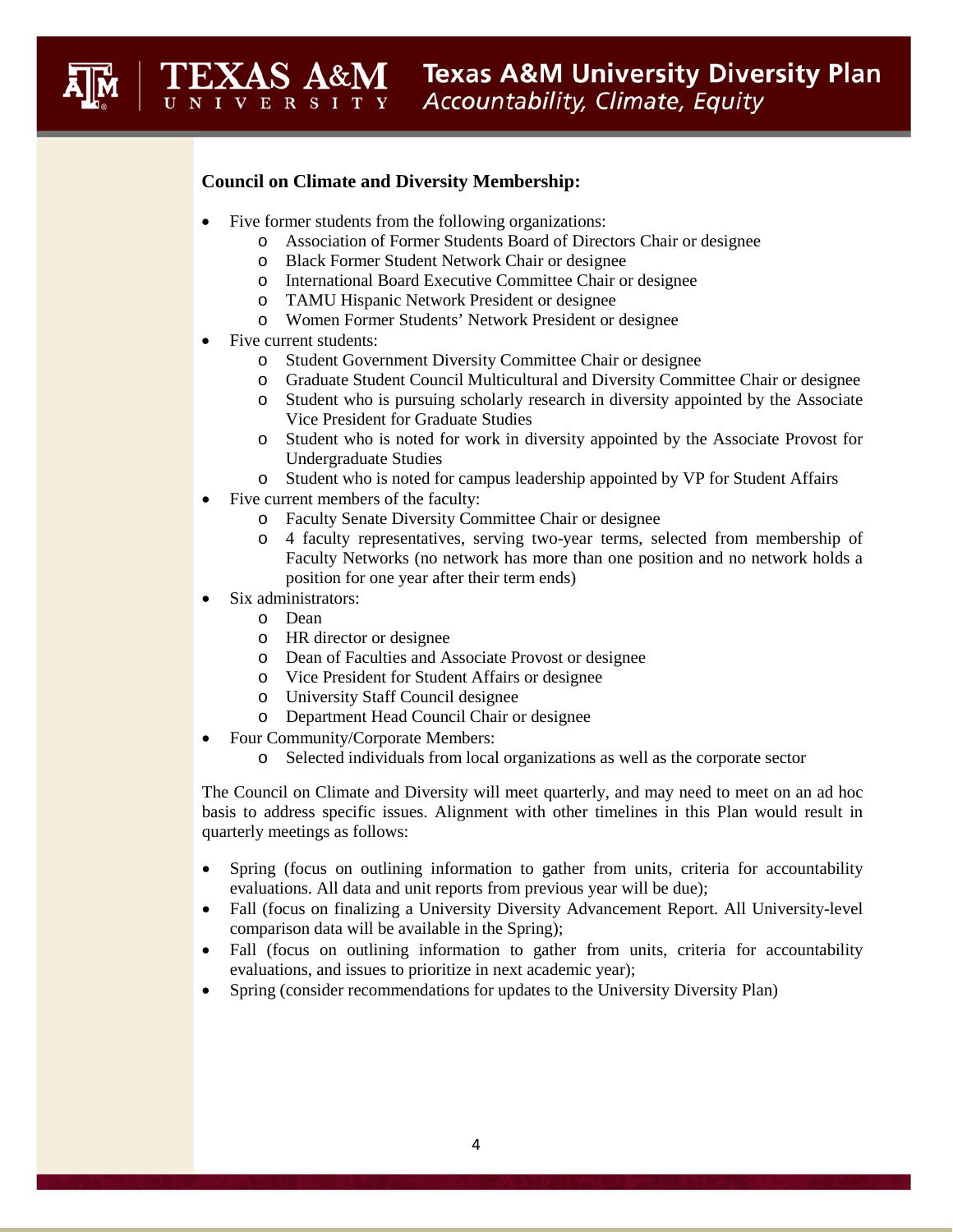# **Diversity Operations Committee (DOC)**

EXAS A&M

 gather units from across campus that are responsible for implementation of required policies Similar to the University's major operational committees focusing on undergraduate education (AOC) and graduate education (GOC), this plan calls for the formation of an operational committee focused on diversity. The value of these operational committees has always been to and practices. Another important value of these committees has been the opportunity to share with other units the successes and failures experienced in various implementations. The Diversity Operations Committee (DOC) will consider processes for collection of equity and climate data, as well as procedures and practices for implementation of all aspects of the University Diversity Plan. The DOC will be charged to specifically work with appropriate entities to evaluate and recommend remedies to any systemic deficiencies in equity. The Committee will be chaired by the Vice President and Associate Provost for Diversity (See Appendix 4), and will comprise representatives from each unit, as defined in this plan (20), and representatives from the Commandant's Office and the University Staff Council.

# **Goal 1: Accountability**

 *oriented benchmarks.* To successfully enhance the accountability of all four levels on monitoring and evaluating progress, and the formulation of new processes, which will We must hold ourselves accountable, individually as well as collectively, for the goal of becoming a campus that is welcoming to all. Accountability involves leadership at the (1) individual level, (2) interpersonal level, (3) group level, and (4) institutional level. According to Bensimon, Polkinghorne, & Bauman (2003), *institutions of higher education most often do not produce annual reports on measures of equity nor do they have equity*campus, this plan calls for the development of accountability structures and processes for ensure units are rewarded and held accountable for contributing to the diversity imperative of the University.

## **Procedures**

 *award money to units that excel in areas of the plan. This money will be added to the unit's base*  As one aspect of accountability, *the Vice President and Associate Provost for Diversity will funding and the amount of funding available for distribution will be calculated based on the size of the merit allocation pool for a given year (approximately 10%).* The phasing in of this aspect of accountability will follow the timeline below:

 • FY12 – the allocation will be based upon units' progress in establishing baseline comparisons in representation and in climate. Representation will involve presenting gender, race/ethnicity, and national origin diversity of students, staff, and faculty with respect to: peers and aspirant peers, national averages, or appropriate available pools of applicants. The details of these comparisons are shown in **Appendix 2**.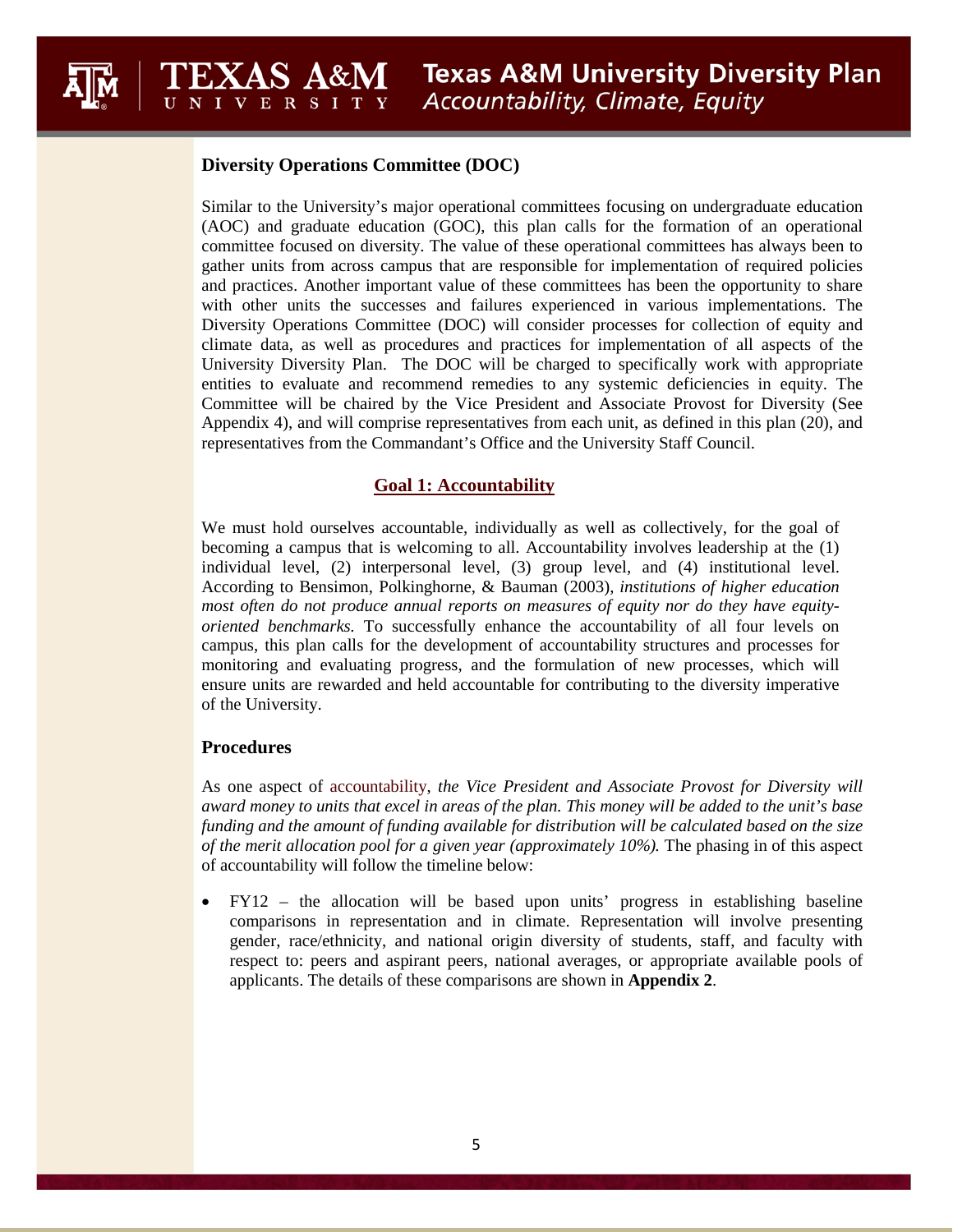- • FY13 the allocation will be based upon updating the comparisons from FY12 and studying equity issues and internal intervention strategies pertaining to climate and equity (particularly retention, salary, and satisfaction).
- FY14 and beyond the allocation will be based on progress against comparators and major efforts to address problems in representation, climate, and equity in the units.

The process for analysis of effort and progress in each unit's actions to enhance diversity will involve the following steps annually:

# **Action Steps and Proposed Dates for Completion**

#### Accountability

EXAS A&M

- 1. Immediately, Units review and offer improvements for the plan and finalize this plan by February 2010
- 2. December 2009, Charge the Council on Climate and Diversity (CCD)
- 3. February 2010, Charge the Diversity Operations Committee (DOC)
- 4. March 2010, DOC makes recommendations based on climate and equity data and metrics for FY11 and training schedule for conflict management and difficult dialogue training
- 5. April 2010, VPAPD will provide units with current available baseline climate and presence data
- 6. Spring 2010, CCD Meets (focus on unit evaluations and recommendations on accountability. All data and unit reports from previous year will be due)
- 7. June 2010, Units report required data and analysis of progress
- 8. February 2011, CCD will submit recommended ratings of each unit to the VPAPD
- 9. February 2011, The VPAPD will recommend allocations for units based on ratings from CCD
- 10. Spring 2011, CCD Meets (focus on finalizing the University Diversity Advancement Report. All comparison data will be available in April)
- 11. Spring 2011, CCD Meets (focus outlining information to gather from units, criteria for accountability evaluations, and issues to prioritize in next academic year)
- 12. June 2011, DOC will recommend changes in required climate and equity data and metrics for progress
- 13. November 2011, CCD Meets (consider recommendations for updates to the University Diversity Plan)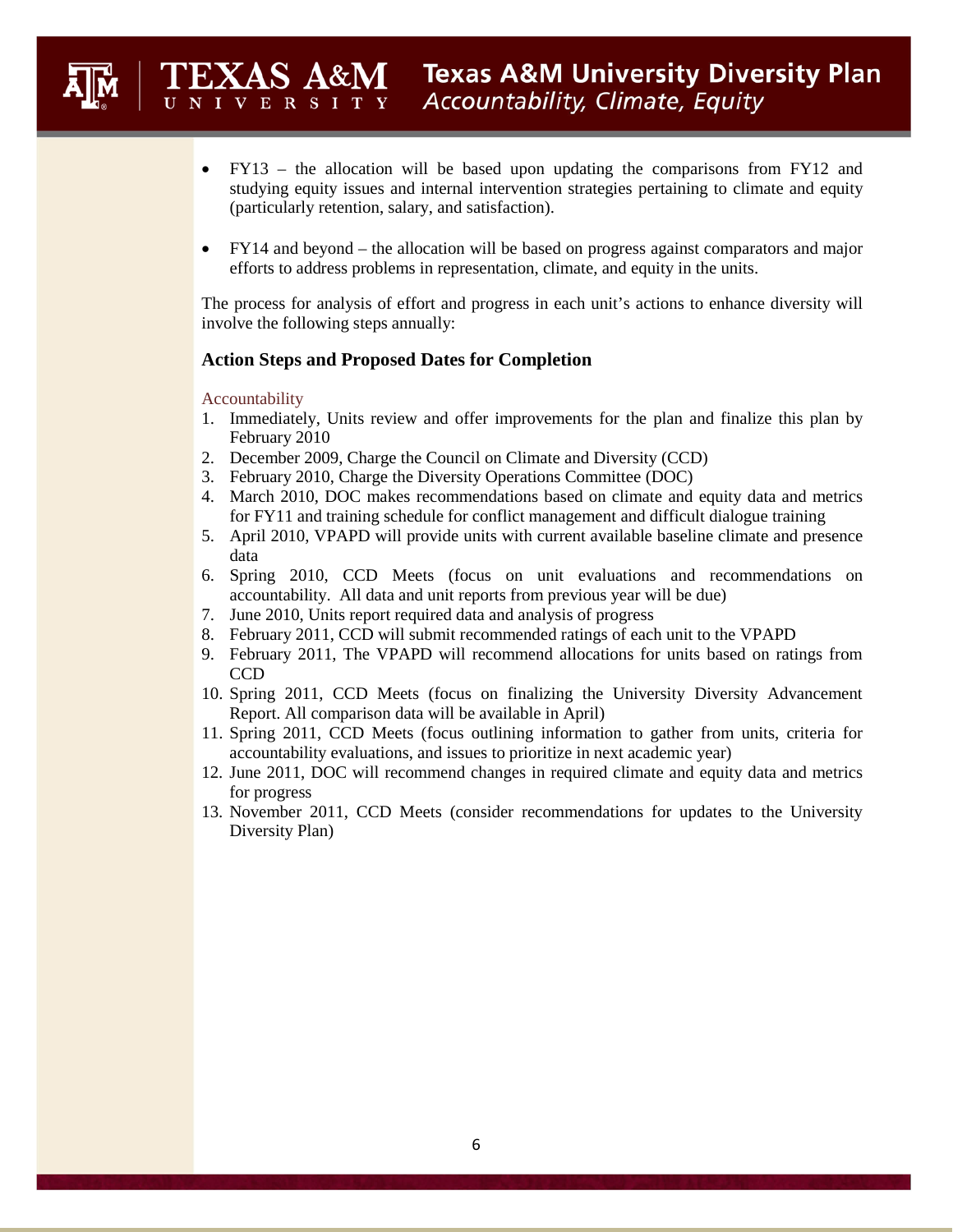# **Goal 2: Climate**

 *of organizational life or its members' perceptions of and attitudes toward those dimensions"*  diverse groups on campus). If campus community members feel a sense of belonging along Peterson and Spencer (1990) define climate as *"the common patterns of important dimensions*  (p. 173). Hurtado et al. (1998) describe an institution's diversity climate as its *historical legacy*  of inclusion or exclusion of various racial or ethnic groups, its *psychological climate*  (perceptions, beliefs, and attitudes about diversity), its *behavioral climate* (how different groups interact on campus), and its *structural diversity* (numerical and proportional representation of these four dimensions, it will contribute to a positive campus climate.

 All campus community members contribute to and are affected by campus climate (Rankin, 1998), and institutional climate is directly associated with academic and professional outcomes; when individuals feel valued, they are more productive. Thus, campus climate ranks high among our priorities for achieving our University diversity goals.

# **A Synopsis of Results of Recent Campus-Wide Climate Assessments**

EXAS A&M

Comprehensive climate assessments for faculty, staff, and students were executed during focused on a variety of issues, the Office of the Vice President and Associate Provost for FY 2006-2008. Each instrument was tailored to the respective group, and while these studies Diversity has a particular interest in the dimensions of the campus climate related to diversity, as perceived and experienced by faculty, administrators, staff, and students.

 leadership levels of the University tended to have higher concerns about inappropriate general, individuals from underrepresented racial and ethnic groups in comparison to In general, a great majority of faculty, staff, and students expressed high levels of satisfaction with the University and their units; however, many within all three groups had concerns about discrimination and insensitivities. The observation of insensitive comments and actions toward an individual or groups based upon individual identity attributes was correlated with individuals' perceptions and experiences described as discrimination. Insensitive comments are most frequently heard by women, and are targeted at women, race/ethnicity, and sexual orientation. In addition, those who were concerned about the lack of visible diversity in the discriminatory practices based on individual identities. Many who perceived higher frequencies of inappropriate discriminatory practices also more frequently noted dissatisfaction with how leaders (students, staff, faculty, and administrators) handle disputes and disagreements. In individuals who are White, women in comparison to men, individuals with religious identities that were not Christian in comparison to those who identified as Christian, and individuals who identified as gay, lesbian, and transgender, more frequently found the campus and their units to be less satisfactory in the display of a welcoming, inclusive, and respectful environment.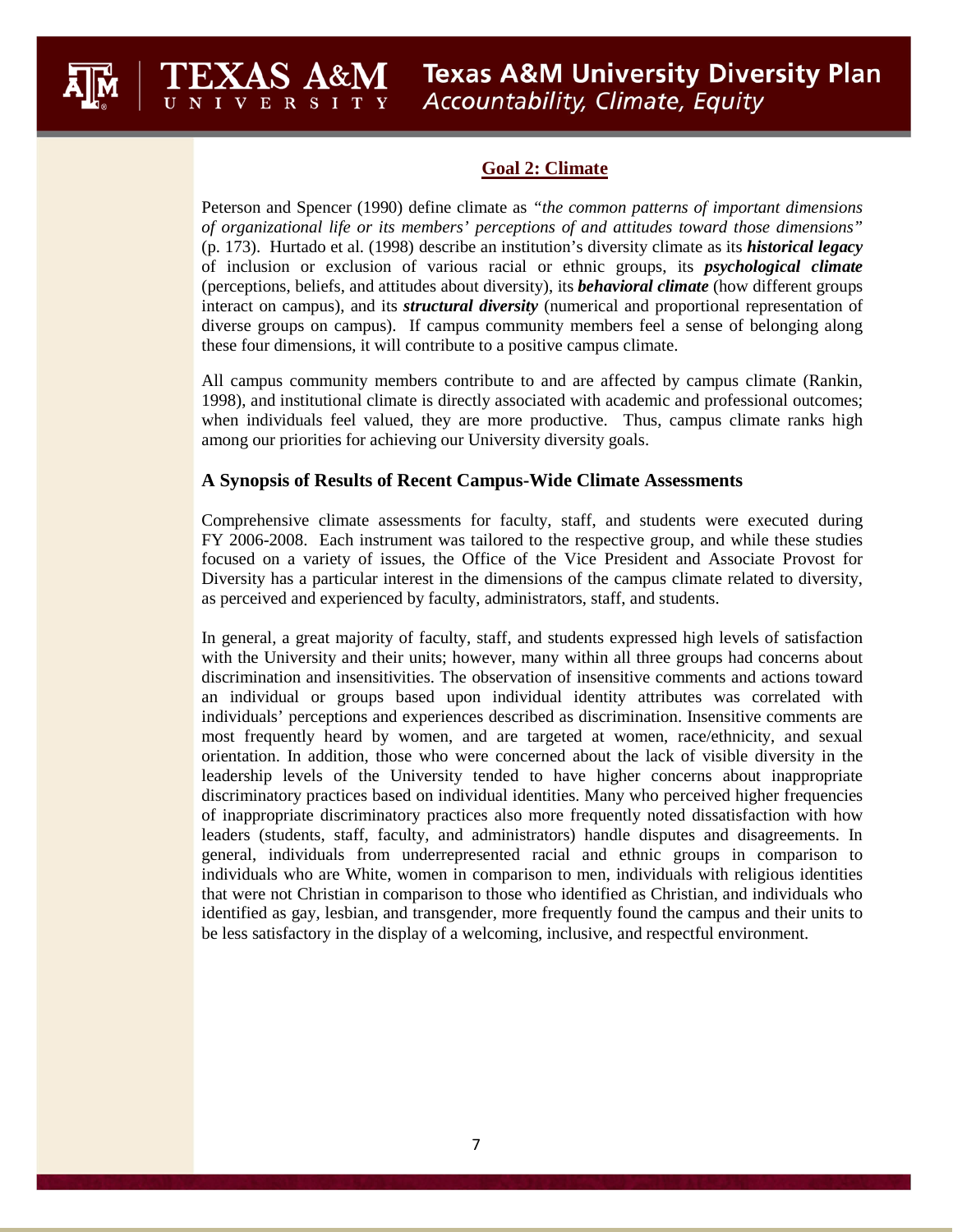# **Procedures**

EXAS A&M

 This plan calls for units to continue to explore data from the previous faculty, staff, and student affecting recruitment and retention for diversity. The intent is for these University-wide assessments to be repeated in three-year cycles. The DOC will propose modifications to the students, Fall 2010; faculty, Spring 2012; staff, Fall 2012; administrators, Spring 2013; and undergraduate students, Spring 2013. Units may accept the University climate data as applying to their unit. However, when the University data cannot be disaggregated to reflect the specific surveys that can enhance our understanding of how current University and unit climates are assessment instruments and target groups for assessment by July 31 of the appropriate year (given the cyclical nature of assessments). The planned assessment cycle should be: graduate unit, they are advised to probe carefully to ensure the unit's climate is well understood. Each member of the DOC is expected to analyze and report on how the unit they represent is ensuring an appropriate understanding of the climate in the unit.

## **Annual Requirements:**

- 1. Units will be expected to implement programs and interventions informed by data from at the unit level. Each unit should set customized priorities by focusing on issues and timelines for completion. A plan for the ensuing year's activities to improve the unit's climate for diversity will be due July 31 to the Diversity Operations Committee. The June 2010 self report from the unit to the Council on Climate and Diversity will evaluate the recent University-level climate assessments and/or climate assessments that were designed strategies most relevant to their mission, address plans to sustain progress, and include effectiveness to date of these and previous years' programs and interventions.
- represented, as appropriate; that Texas A&M University's language regarding equal the University's commitment to equity and diversity. The Diversity Operations Committee and the Council on Climate and Diversity will review actions taken to improve media when 2. Each unit will be expected to clearly communicate its commitment to diversity. Each unit should thoroughly audit existing (and planned) marketing media, including audio, print, and electronic publications, to ensure that Texas A&M's commitment to diversity is opportunity, affirmative action, and accommodation is used consistently; and that all publications are provided in accessible formats. All new job postings should clearly stress formulating merit allocations and evaluations of climate annually by February 2011.
- be made available by March 2010. Individuals will be required to attend these educational 3. To address comments regarding "insensitivity" that emerged from previous climate assessments, all hiring supervisors, chairs of search, award, promotion, tenure, and selection committees will attend a program for education on schemas that affect hiring, inclusion, climate, and advancement. Dates for faculty, staff, and student sessions, respectively, will programs at least once every two years. Certification of completion is maintained by The Office of the Dean of Faculties (for faculty processes), Human Resources (for staff processes), and the Division of Student Affairs (for student processes). In addition: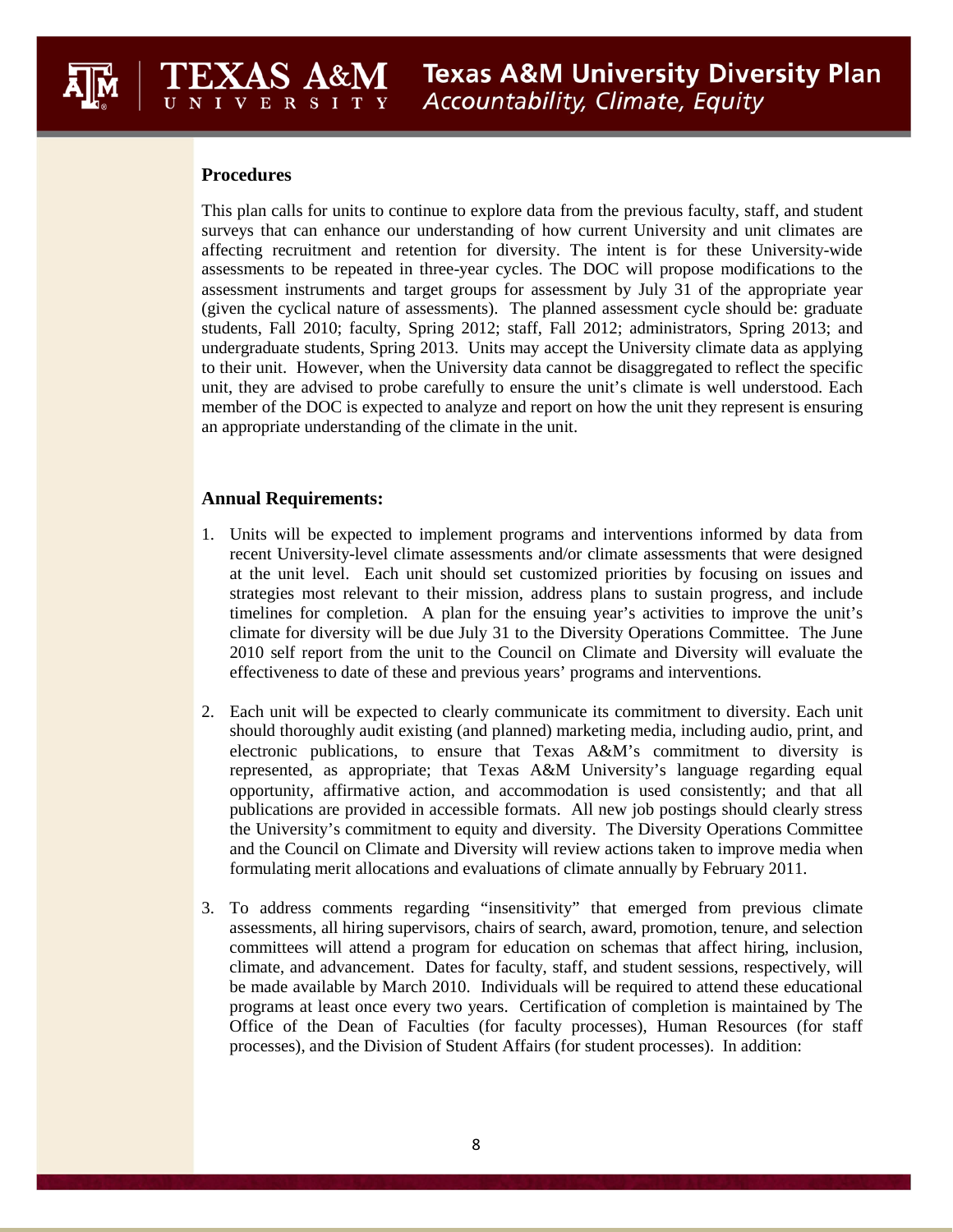*Faculty*: DOF, in collaboration with the VPAPD, will continue to offer diversityrelated faculty development workshops

 collaboration with the VPAPD will roll out a comprehensive staff diversity education *Staff*: Office of Employee and Organizational Development, in consultation and plan by Fall 2010

*Students*: VPAPD, in collaboration with SGA, will work with DSA to review and enhance guidelines for student organization education by Fall 2010

4. To address concerns regarding handling of disputes and disagreements, the campus will initiate workshop and classroom experiences to enhance skills with conflict management and difficult dialogues. The plans for these offerings will be presented by March 2010.

## **Action Steps and Proposed Dates for Completion**

#### Climate

EXAS A&M

- 1. September 2010, Units will report on current climate intervention plans and proposed outcomes
- 2. March 2010, Workshops to reduce "insensitivity" will be scheduled
- 3. March 2010, All hiring supervisors, chairs of search, award, promotion, tenure, and selection committees will attend a program for education on schemas that affect hiring, inclusion, climate, and advancement. Dates for faculty, staff, and student sessions, respectively, will be made available
- 4. March 2010, To address concerns regarding handling of disputes and disagreements, the campus will initiate workshop and classroom experiences to enhance skills with conflict management and difficult dialogues
- 5. February 2011, Specific efforts in creating inclusive communication materials will be reported in the units' reports on progress
- 6. Fall 2010, The climate for graduate students will be assessed
- collaboration with the VPAPD, will roll out a comprehensive staff diversity education plan 7. Fall 2010, Office of Employee and Organizational Development, in consultation and
- collaboration with the VPAPD, will roll out a comprehensive staff diversity education plan 8. Fall 2010, VPAPD, in collaboration with SGA, will work with DSA to review and enhance guidelines for student organization education
- 9. Spring 2012, Climate for faculty assessed
- 10. Fall 2012, Climate for staff assessed
- 11. July 2011, A plan for the ensuing year's activities to improve the unit's climate for diversity due to the Diversity Operations Committee
- 12. Spring 2013, Climate for administrators assessed
- 13. Spring 2013, Climate for undergraduate students assessed
- 14. June 2010, Self report from the unit to the Council on Climate and Diversity will evaluate the effectiveness to date of these and previous years' programs and interventions
- 15. July 31 (in the appropriate year), The DOC will consider results and propose modifications to assessment instruments and target groups for assessment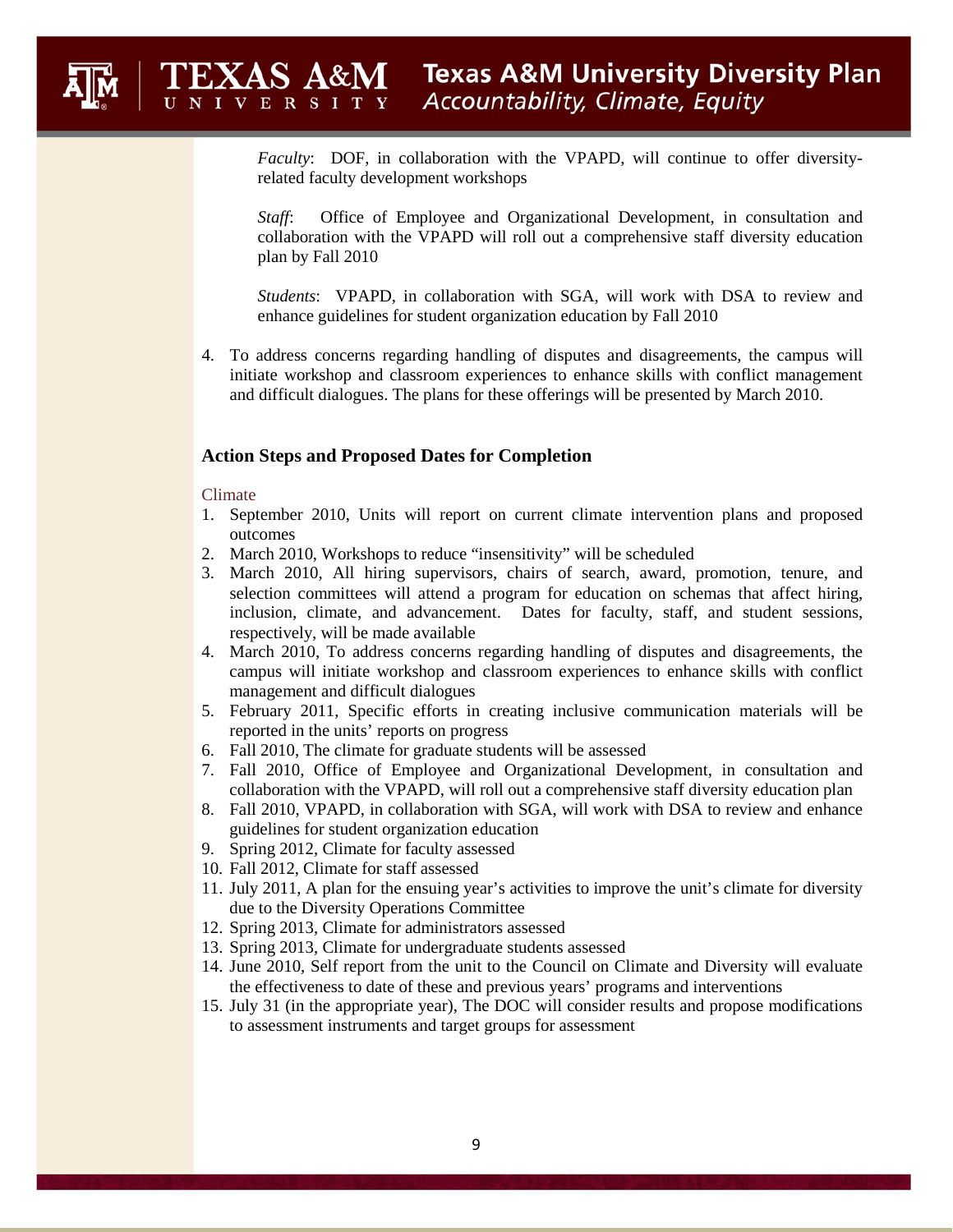

# **Goal 3: Equity**

 prevent achievement for certain groups. Recommendations to address any systemic inequities need to be reassessed to ensure that the equity achieved is maintained. The DOC will present the annual plan and design of targeted equity studies in Fall 2010. The VPAPD office will obtained. Annual studies on equity must be completed by June 30. Each unit will identify and develop plans to eliminate institutional obstacles that may impede the progress of all individuals To identify and eliminate evidence-supported patterns of inequity on campus, the DOC will work with the VPAPD Office, HR, DOF, DSA, and OISP to study retention, compensation, award and reward trends, performance measures, and advancement in the University and by units to identify processes, policies, and procedures that contribute to inequities, which may discovered will be submitted to the President and Provost for consideration. All studies on equity issues cannot be managed within a single year; therefore, aspects studied at one time will coordinate with campus offices and units where the needed data for evaluating equity may be within their specific purview (with special attention to the advancement of women and ethnic/racial minorities expected for at least the next three years). Units' plans will be due by October 31.

# **Action Steps and Proposed Dates for Completion**

#### Equity

- 1. Fall, 2010, The plan and design of a University-wide equity study by the DOC
- 2. June 30, 2011, DOC will provide a report on equity study. Results and recommendations will be presented to the President and Provost August 2011
- 3. October 31, 2011, Unit plans to eliminate systemic inequities will be developed (overlap with programs and interventions addressing unit climate are expected)

# **Ownership of the Plan**

EXAS A&M

 The VPAPD office is responsible for the implementation and coordination of this University continuously introduced. The VPAPD will serve as a resource and facilitator of our collective Diversity Plan. Outcomes will be reviewed annually, results shared broadly, and improvements efforts.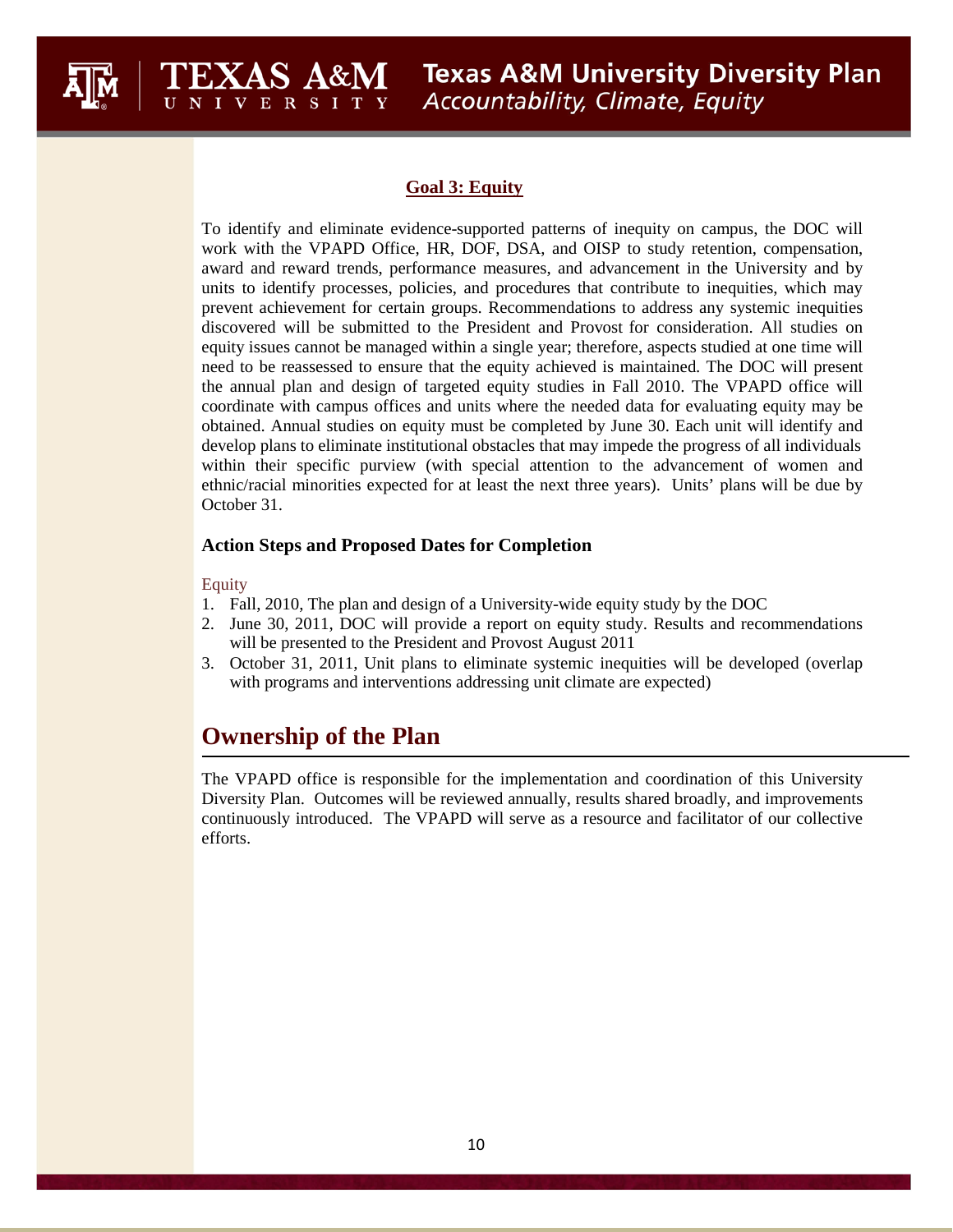#### **REFERENCES**

EXAS A&M

- Bensimon, E.M., Polkinghorne, D., & Bauman, G. (2003). The accountability side of diversity. *Diversity Digest, 7*(1&2), 14-15.
- Hurtado, S., Dey, E. L., Gurin, P. & Gurin, G. (2003). College environments, diversity, and student learning. In J.C. Smart (Ed.), *Higher education: Handbook of theory and research 18*, (pp. 145-90). UK: Kluwer Academic Publishers.
- Hurtado, S., Milem, J. F., Clayton-Pedersen, A. R., & Allen, W. R. (1998). Enhancing campus climates for racial/ethnic diversity: Educational policy and practice. *The Review of Higher Education*, *21*(3), 279-302.
- Milem, J.F., Chang, M.J., & Antonio, A.L. (2005). Making diversity work on campus: A research-based perspective. *Making Excellence Inclusive: Preparing students and campuses for an era of greater expectations.* Washington, DC: Association of American Colleges & Universities (AACU).
- W. Tierney (Ed.), Assessing Academic Climates and Cultures. New Directions for Peterson, M.W. & Spencer, M.G. (1990). Understanding academic culture and climate. In *Institutional Research* (68). San Francisco: Jossey-Bass, Inc.
- Rankin, S. (1998). Campus climate for lesbian, gay, bisexual, and transgendered students,  *lesbian, gay, and bisexual college students: A guide for administrators and faculty*. (pp. faculty, and staff: Assessment and strategies for change. In R. Sanlo (Ed.). *Working with*  277-284). Westport, CT: Greenwood.
- Stanley, C.A. (Ed.). (2006). *Faculty of color: Teaching in predominantly White colleges and universities.* Bolton, MA: Anker Publishing Company.
- Takaki, R. T. (1993). *A different mirror: A history of multicultural America.* Boston: Little, Brown, and Company.
- Tierney, W. G. (1987). Facts and constructs: Defining reality in higher education organizations. *Review of Higher Education 11*(1): 61-73.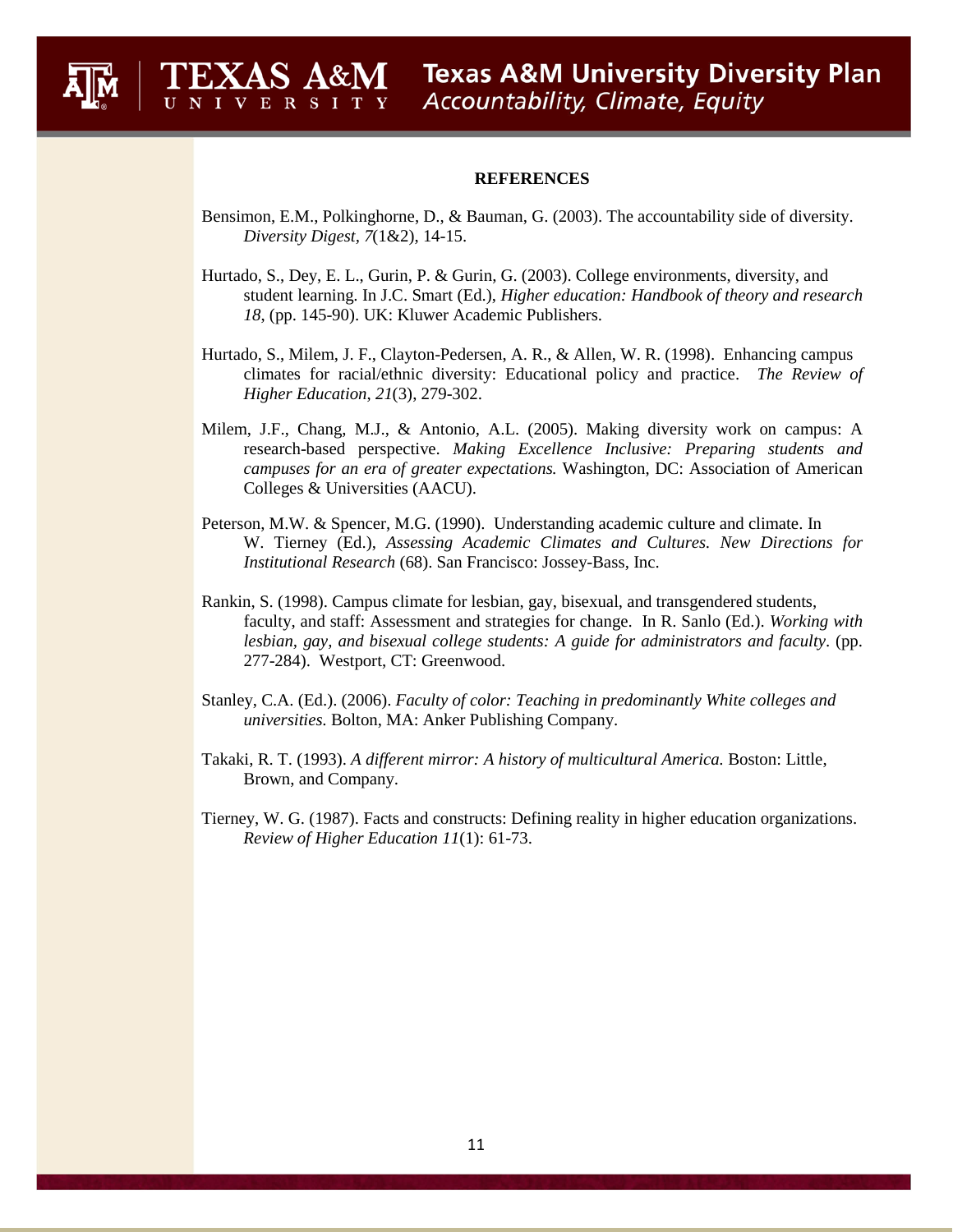# **APPENDIX 1:**

# **PROGRESS TO DATE**

 The Diversity Plan adopted in 2006 succeeded in many of its objectives during the period of its implementation. Specifically, the following were accomplished:

- Climate assessments for faculty, staff, and students were completed;
- New Student Conferences; Incoming students were exposed to an increased level of diversity education through
- • A *Global Leadership Institute* was piloted;
- Progressive educational opportunities for faculty and staff were implemented;
- competencies" began; Work toward a comprehensive staff diversity education program grounded in "cultural"
- Internal faculty, staff, and student data were gathered by gender and ethnicity, examined by reviewing a 5-year trajectory (using 2002 as a baseline); and
- Meetings were conducted with College Deans and their liaisons to discuss plans for progress regarding faculty and student presence and quality of life issues.

 The Plan was adopted in 2006 with the expectation that it would be a living document that is periodically revised as we improve and adapt to expected and unexpected developments. It will also be adjusted as we gain wisdom from our continuing efforts.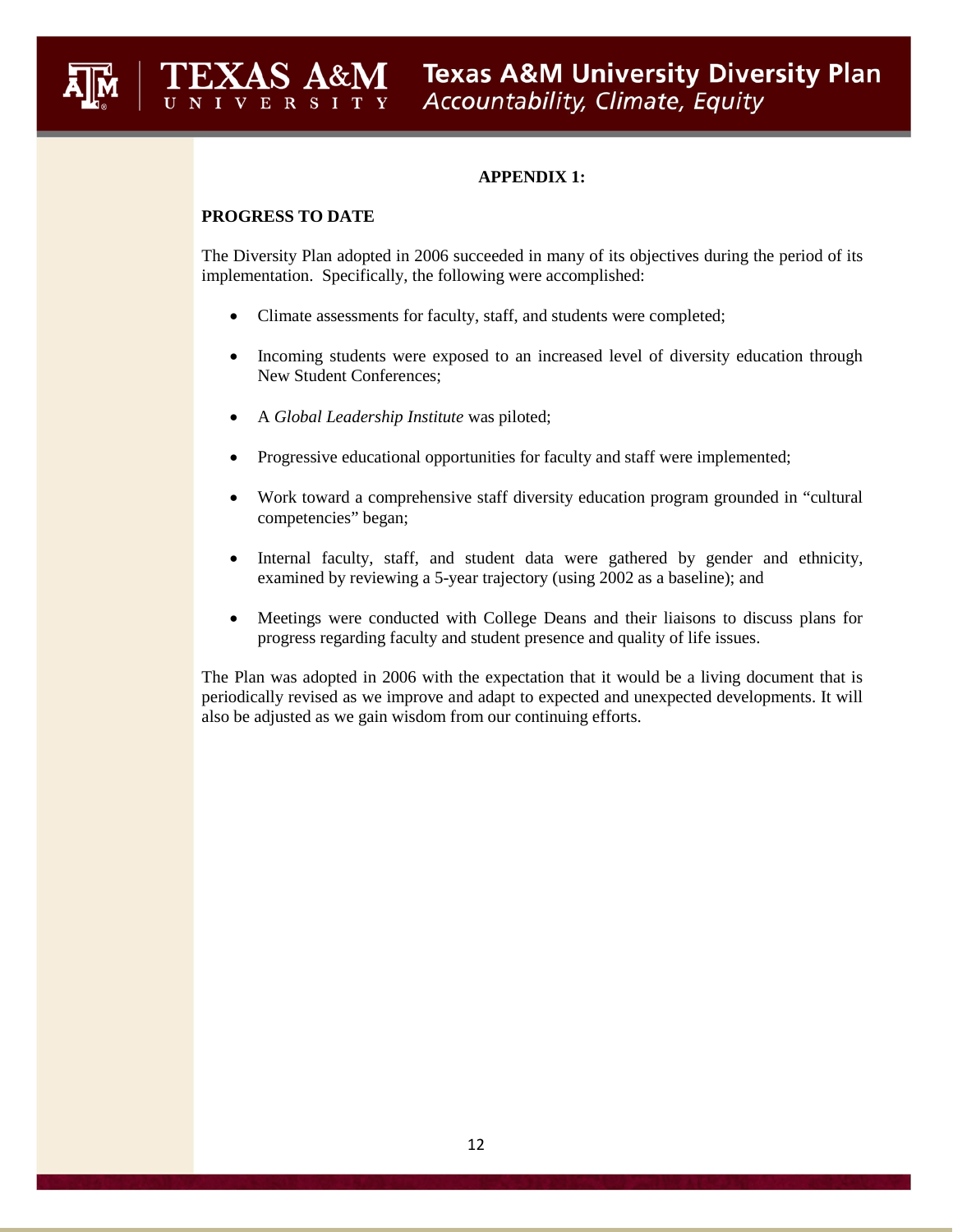# **APPENDIX 2:**

## **MINIMUM DATA FOR ACCOUNTABILITY**

#### **Colleges/Schools Comparisons will be:**

- • By degree program area and compared with peers and aspirant peers (or national norms) as determined by each program and approved by the Dean
	- o Faculty by rank (including the Libraries)
	- o Undergraduate student FTIC, enrollment, graduation
	- o Graduate student FT at A&M, enrollment, graduation
- By college/schools/libraries in comparison with appropriate set of aspirant peers or national norms
	- o Administrators
	- o Advisory boards
	- o Professional staff
- • By college/schools/libraries staff diversity compared to local or regional pools, as appropriate.

 and aspirant peers, and all other staff with appropriate local or regional pools. Vice President and President areas will compare administrators and professional staff with peers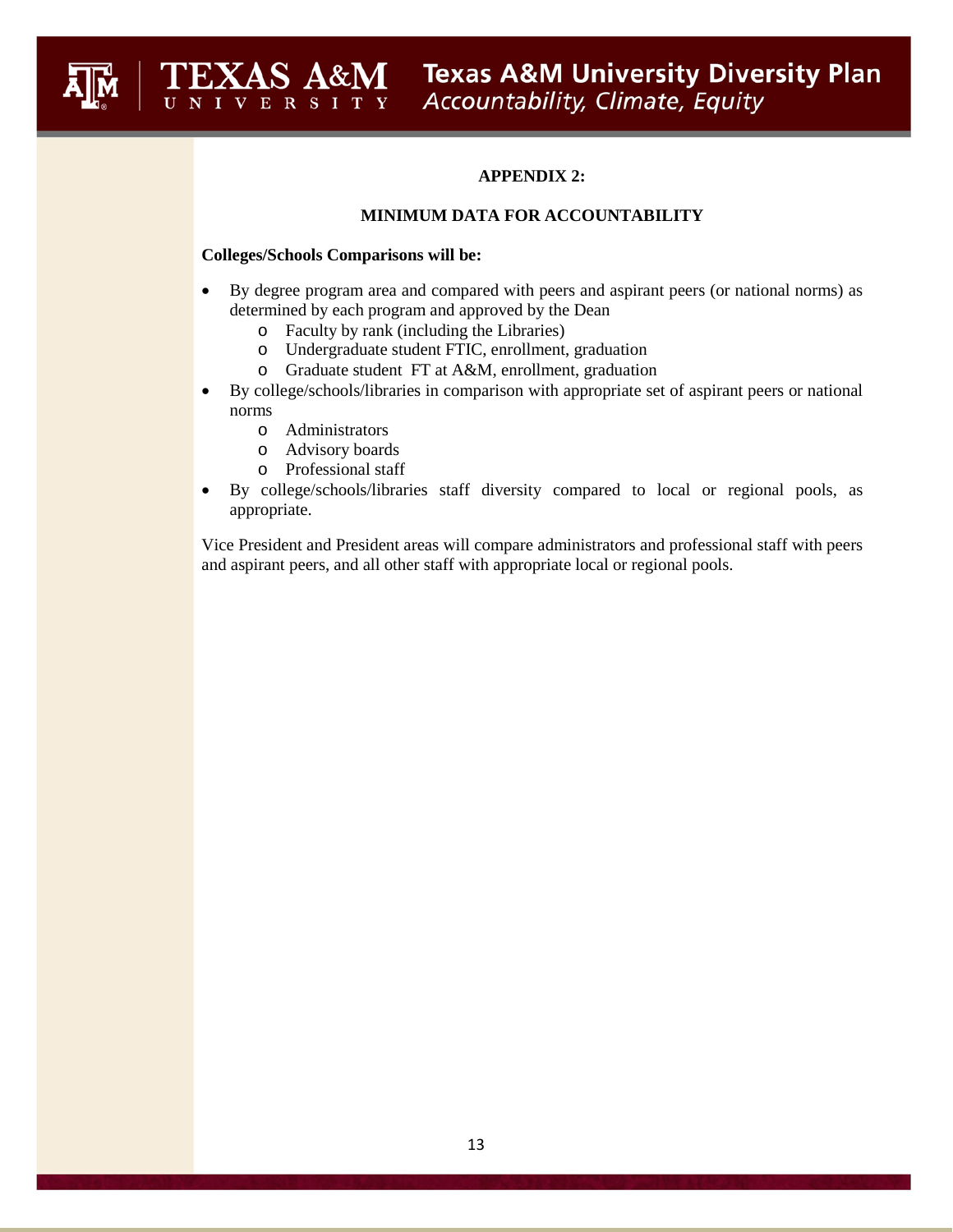# **APPENDIX 3**

# **Council on Climate and Diversity**